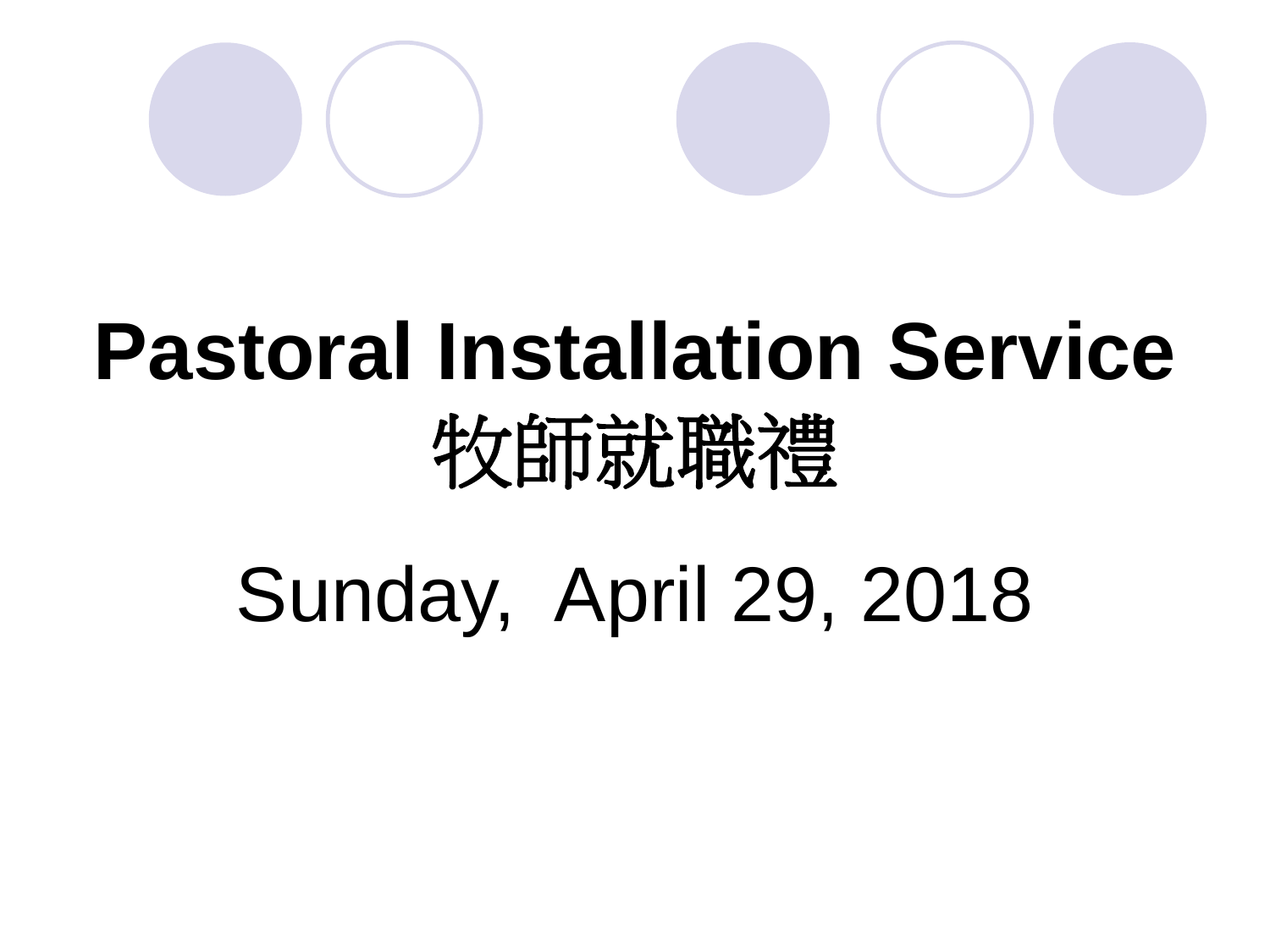A Charge to Pastor: As an ambassador of Christ, you are to preach and teach the pure doctrine of God's Word, administer Baptism and the Lord's Table according to Christ's institution, instruct the young in the way of salvation, counsel the inquiring, strengthen the weak, seek the lost and reclaim the straying, comfort the sorrowing, care for the needy, visit the sick, minister to the dying, and pray for the spiritual welfare of every soul under your care.

對牧師的訓勉**:** 作為基督的使者**,** 你要傳講和教導純正 的教義**,** 主持聖餐和浸禮。按基督的教訓闡明救恩法 則。助貧扶弱**,** 尋回失羊。安慰哀者**,** 關懷有需要者**,**  探病**,** 撫卹喪家**,** 作屬靈爭戰代禱者。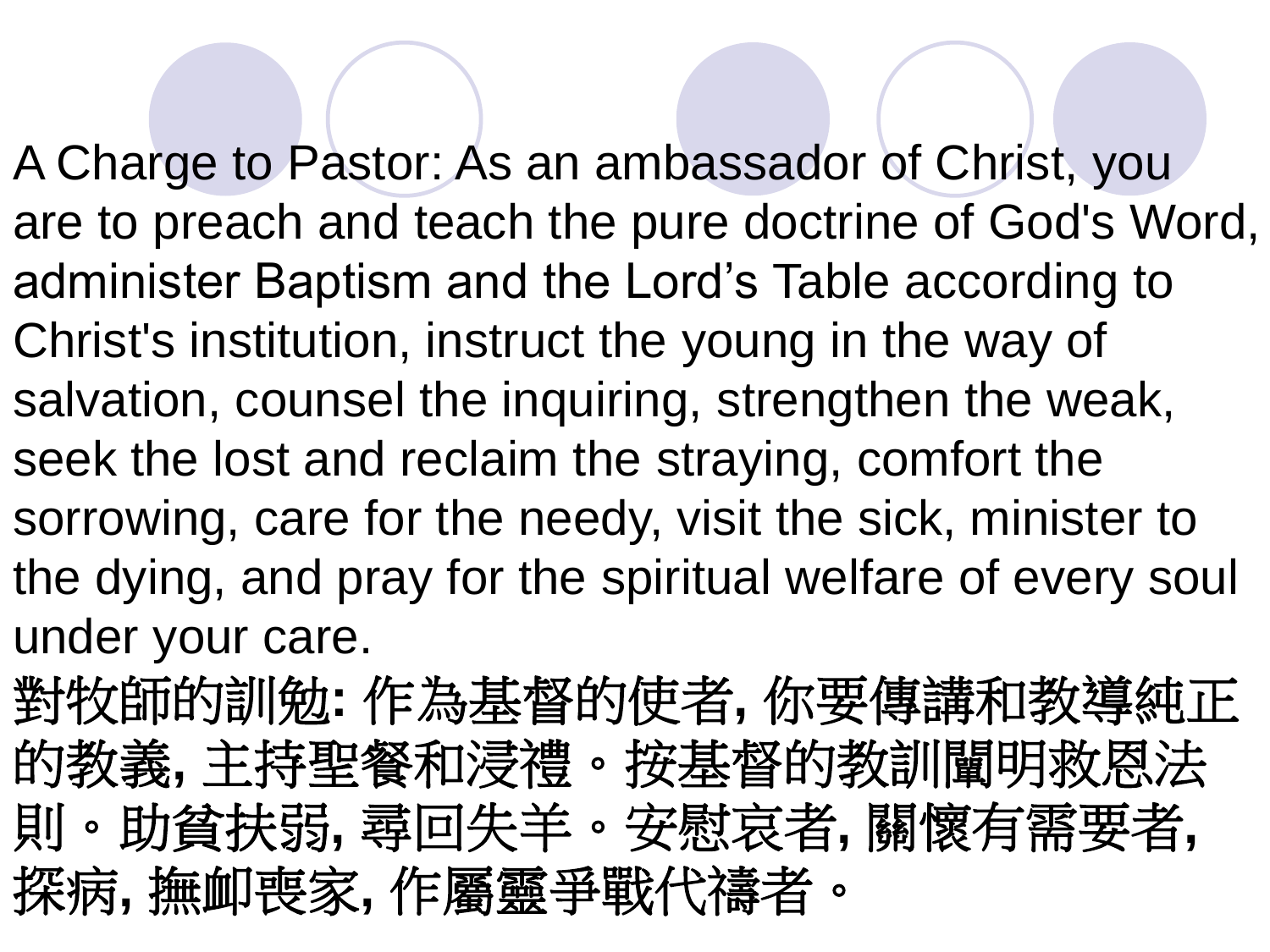● You are to devote yourself to the meditation and study of the Scriptures and carry out your duties in conformity with the Word of God. You (and your family) are to be an example to others in godliness and Christian living, putting no stumbling block in anyone's path, so that the ministry will not be discredited.

⚫鞭策自己常研讀默想聖經**,** 並實行其教訓。 作眾人 的典範**,** 不絆倒別人影響事奉。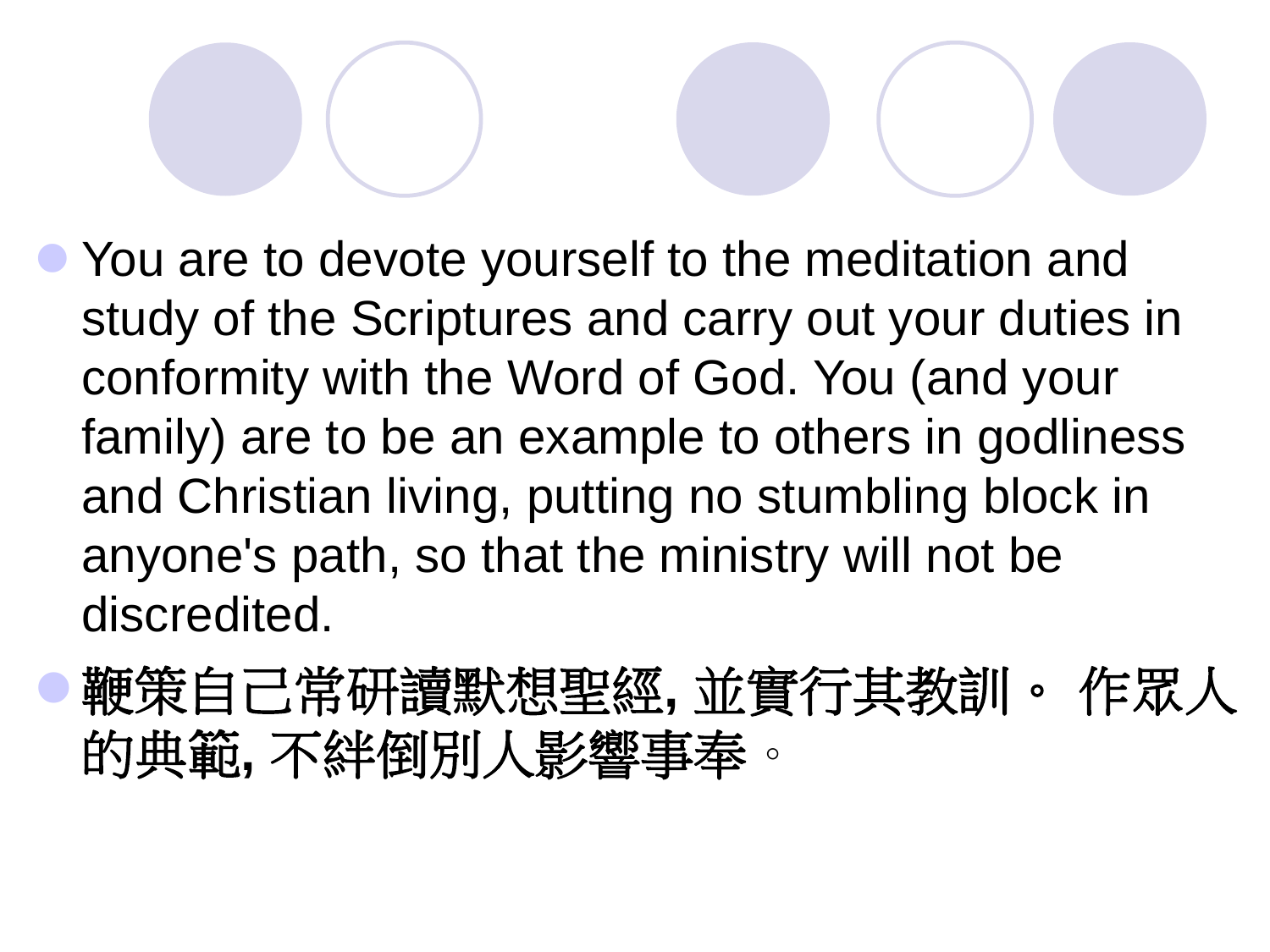⚫ The Apostle Paul says, "The saying is trustworthy: "If any one aspires to the office of overseer, he desires a noble task. Therefore an overseer must be above reproach, the husband of one wife, sober-minded, self-controlled, respectable, hospitable, able to teach, not a drunkard, not violent but gentle, not quarrelsome, not a lover of money. He must manage his own household well, with all dignity keeping his children submissive." (I Timothy 3:1-4)

⚫正如使徒保羅說 "人若想要得監督的職分、就是羨 慕善工.這話是可信的,作監督的、必須無可指<br>只作一個婦人的丈夫、有節制、自守、端正、樂 只作一個婦人的丈夫、有節制、自守 妾待遠人、善於教導・不因洒滋事、不打 溫和、不爭競、不貪財·好好管理自己的家 女凡事端莊順服。" - 提前 3:1-4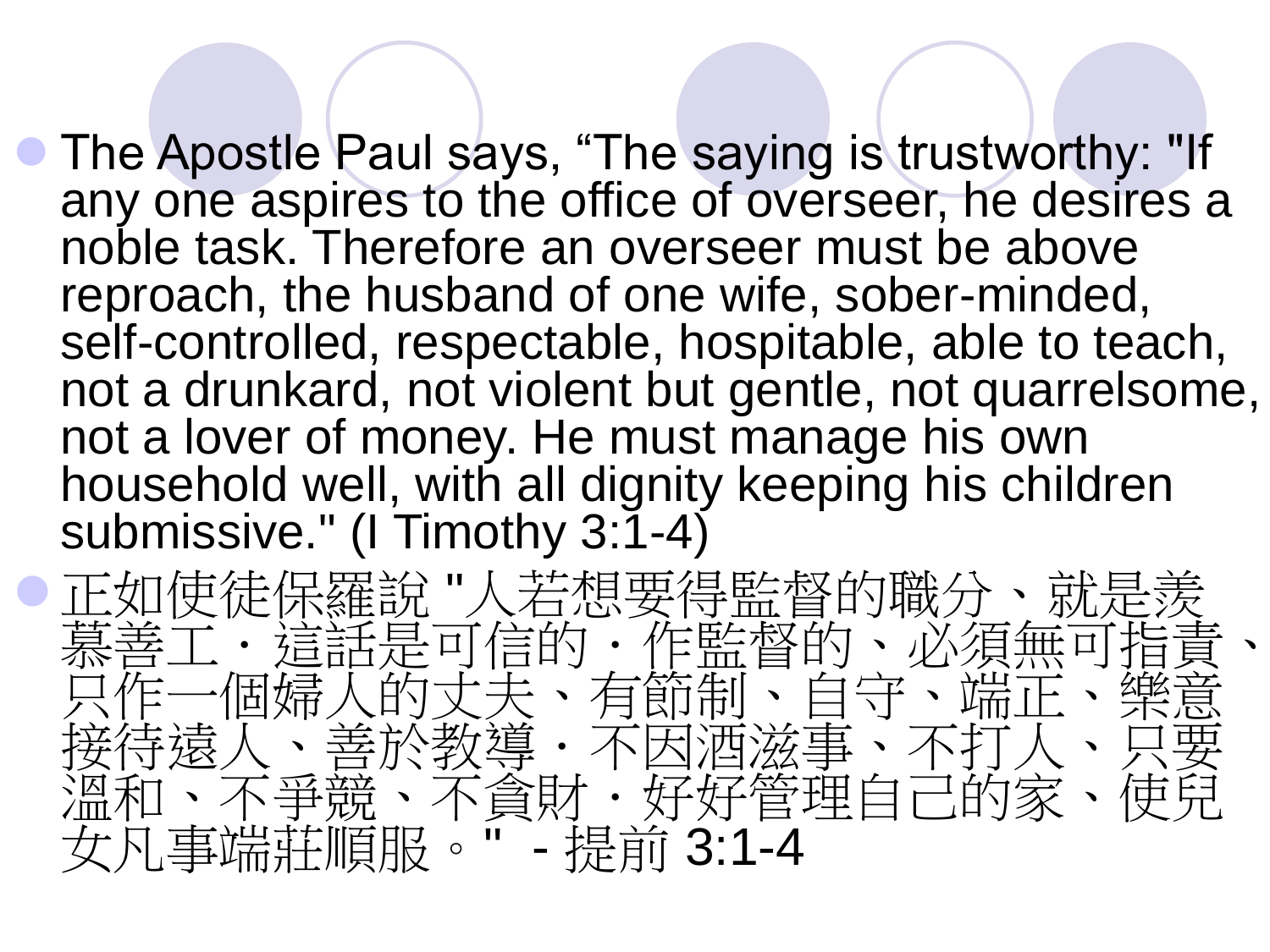- ⚫ **Words of Installation:** Do you in the presence of God and this congregation, always seeking God's help:
	- ⚫ Solemnly pledge to serve the church to the best of your ability? (Pastor Leung's reply: I do.)
- • Like our Lord, do you determined to be a good minister of Jesus Christ, remembering that you have come "not to be served, but to serve" and to keep yourself in true devotion to your high calling, to practice daily the faith you profess, administer the ordinances in purity, proclaim the truth with love and endeavor to lead this people in the ways of Christ the Lord? (Pastor Leung's reply: I do.)

⚫就職誓言:在神和會眾面前你願否經常尋求神的幫助: 謹慎立志盡力服侍教會? -(牧師回應: 我願意) 像我們的主一樣, 立志作基督的良牧。 謹記 "不是受人的服事, 乃是去服事人。" ●並盡忠履行你的呼召,每天盡職宣揚他的真理。用愛<br>小耐性領導會眾行主真道。 (牧師回應:我願意) 心耐性領導會眾行主真道: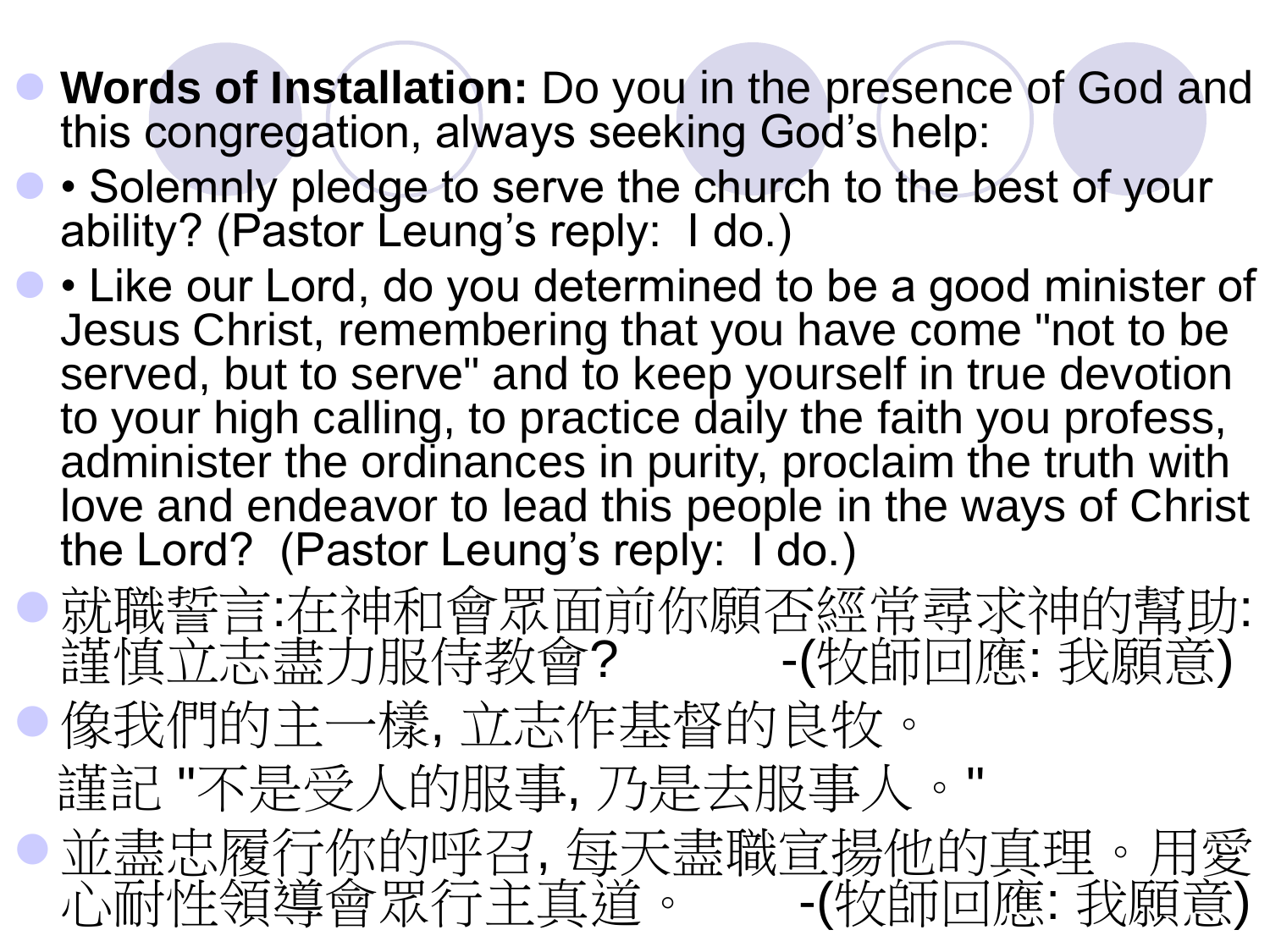**A Charge to Church Membership:** you have heard the solemn promise. Receive it not as the word of men, but what the Word of God expects of you as members of his flock. Listen eagerly to his preaching of the Word, receiving it not as a word of men, but the Word of God. Take to heart God's scriptural words of warning and encouragement, humbly accepting the Word planted in you. Work together with him for our Lord's kingdom so that by your works of service the Body of Christ might be built up. Honor him and love him.

⚫對會眾訓勉: 你們已聽見這誓言, 不視為人的話語乃 是神對你們身為他的群羊的勉勵。

留意他傳神的話, 謹記聖經的警戒, 謙卑受教, 齊心努 力, 藉此建立基督的身體,敬愛他。